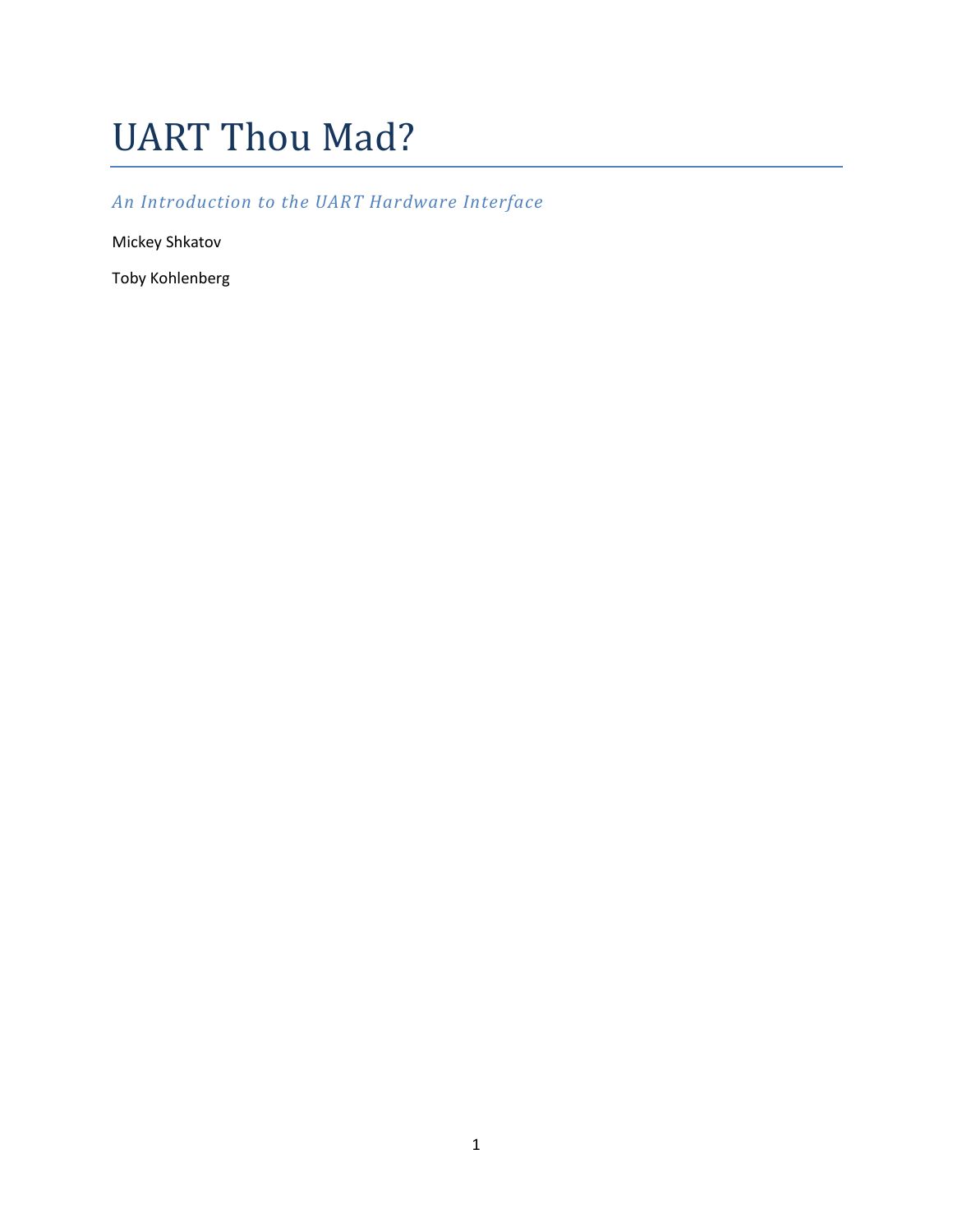# **Table of Contents**

## <span id="page-1-0"></span>**Abstract**

Although hardware hacking has gained visibility in the last couple years there are still interfaces and capabilities that are relatively unknown. In this paper we attempt to provide an introduction to the UART interface; what it is, why it is interesting, how to interact with it and some of the things a researcher could do with it. Our goal is to increase awareness and understanding of the impact that a UART interface has on system security.

## <span id="page-1-1"></span>**Introduction to UART**

UART stands for Universal Asynchronous Receive Transmit. It is a generic term used to describe interfaces that enable translation of data from a serial interface to a parallel interface. UARTs have been around for a very long time – Gordon Bell is referenced as implementing the UART interfaces for PDP series computers.

In modern systems UART interfaces are frequently used to provide an interconnect between components in a device. Because of the simplicity of the interface it is tremendously easy to intercept and/or inject traffic into a UART connection. It has also gained popularity as an alternative debug/recovery interface for embedded devices where there is not likely to be a full keyboard/video/mouse attached to it but problems may still need to be debugged or undergo repairs in the field.

The UART interface provides a useful and different function from the more well-known JTAG interface. Where a JTAG interface allows among other things direct memory access and CPU register access, the UART interface is much less complex and is best thought of as an alternate serial interface for the system which may be connected to the OS console terminal.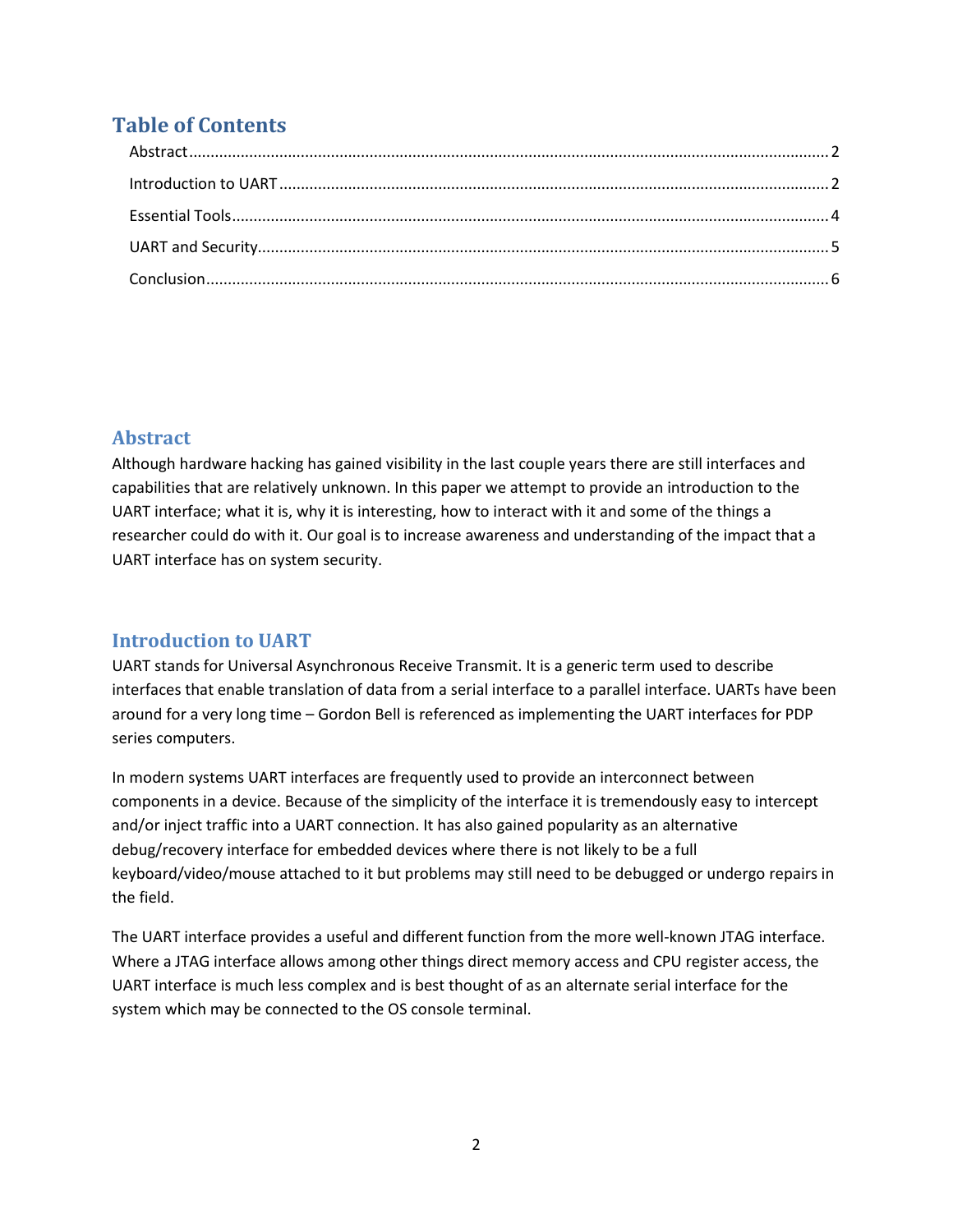On systems that have UART it is generally fairly easy to identify the interface. The most common configuration you are likely to see is something like this:



**Figure 1 A common pin configuration for a UART interface**

Even in cases where pins are not present it is frequently possible to identify the UART contact points by looking for descriptions on the PCB silkscreen as seen here:



**Figure 2 the four descriptions seen here are characteristic of UART**

The descriptions mentioned above can also hint at another method of finding a UART interface. By leveraging a multimeter and testing sets of four pins or pads to first find Ground, you can then connect the other pins to your tool of choice (frequently a BusPirate) and boot the device. If anything is displayed via the BusPirate that isn't random garbage you can have a high confidence that you may be looking at a UART interface.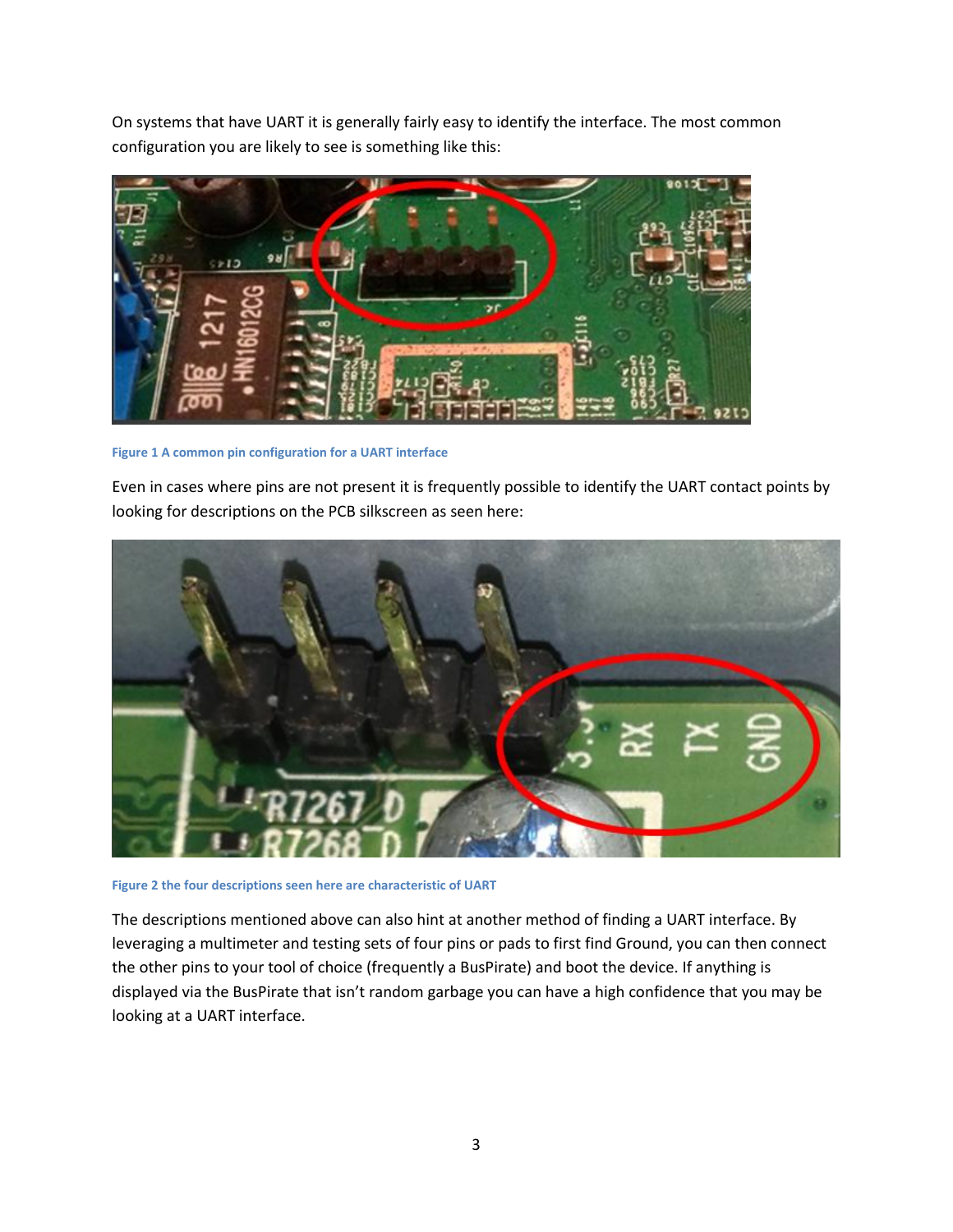### **Who uses UART**

As we mentioned previously the most common use for UART is as an alternate means of console access for devices that are unlikely to have a keyboard and video display available to them. The most frequent examples of this are embedded devices leveraging System-on-Chip platforms. While embedded devices used to be relatively rare they are now a fact of daily life. This is a result of the increasing availability (due to reduced cost and increased performance) and the increasing demand for processing capacity in commonly used devices.

Most people when given the description of an embedded system will immediately think of their personal wireless network router or possibly their phone. These are both good and obvious however there are many more that are worth exploring. Some interesting examples include:

- Smart home power controllers
- HD TV streamers
- Web cams
- Smart TVs
- Smart appliances
- Blu-ray players
- Home wireless phones
- Network-Attached Storage platforms

## <span id="page-3-0"></span>**Essential Tools**

In order to explore and use UART interfaces there are some essential tools which must be purchased and understood. Most are not expensive and all are widely available. The tools are as follows:

#### **The FCC ID database**

The FCC ID database is an online searchable database containing descriptions and images of all FCCapproved devices. This can be tremendously useful in identifying devices that have UART interfaces and might be worth further exploration. It has other valuable uses for hardware hackers and as such is worth getting to know well.

#### **Multimeter**

A multimeter is essentially a device that combines the ability to test or measure multiple electrical functions into a single unit. Which measurements are combined depend on the device you purchase but the key ones we are interested in are the ability to measure resistance and voltage.

#### **BusPirate**

The BusPirate has been described as "the Swiss army knife of hardware hacking" simply because it gives the researcher access to a wide range of capabilities and makes it easy to add more features in a custom fashion. An extensive list of the features can be found on the [Wikipedia page](http://en.wikipedia.org/wiki/Bus_Pirate) [\(http://en.wikipedia.org/wiki/Bus\\_Pirate\)](http://en.wikipedia.org/wiki/Bus_Pirate) or by reviewing documentation pages provided by vendors selling them.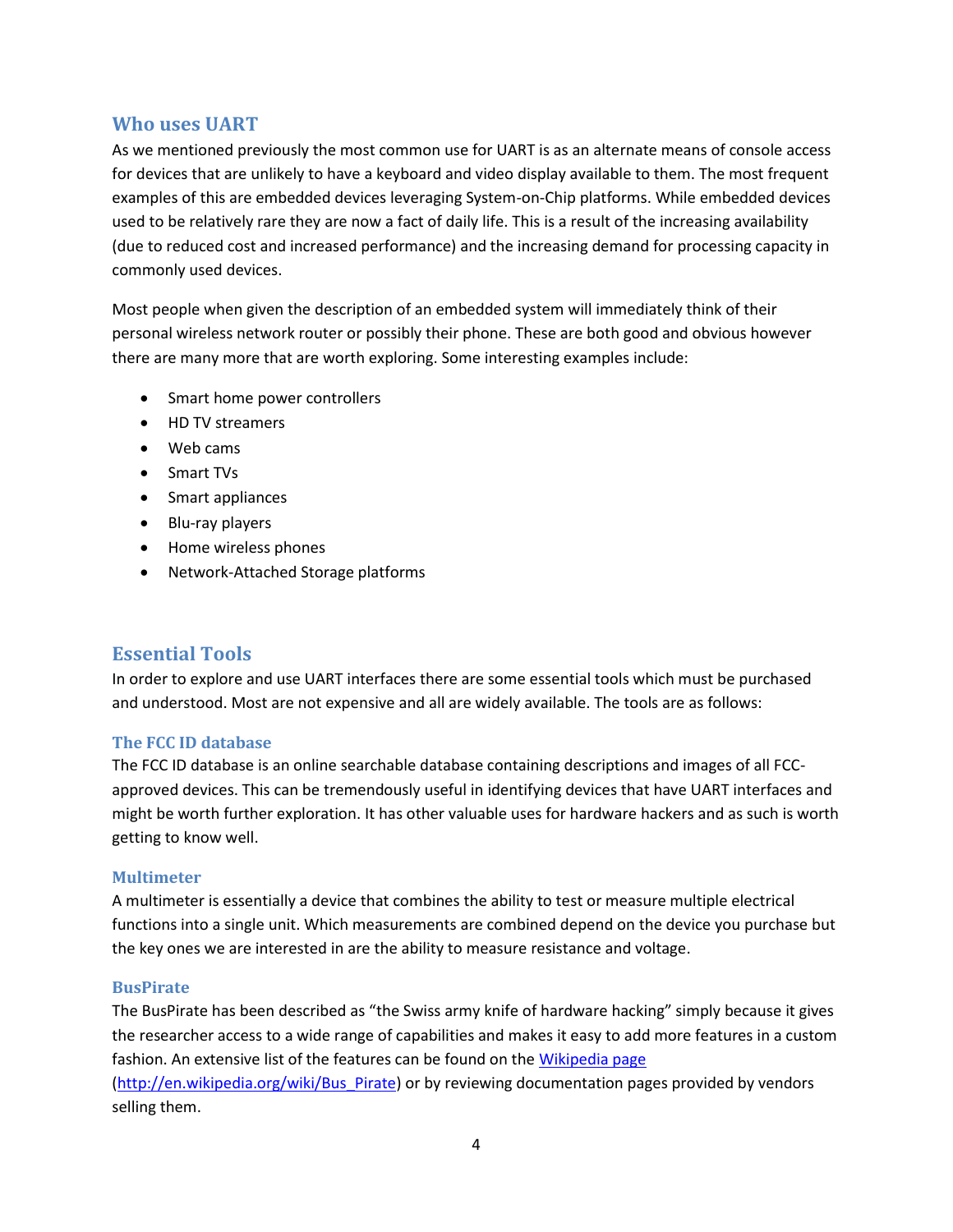#### **USB-UART cable**

This is a very simple cable that offers a UART interface on one end and a USB interface on the other. In some cases this is all that is necessary to connect your research system to your research target.

#### **Soldering Iron, Magnifying Glass, Bright Light**

It is not uncommon for the UART pads to have no pins attached and these basic tools are essential for all hardware hacking or exploration.

## <span id="page-4-0"></span>**UART and Security**

What makes UART interfaces so interesting from a security perspective is what they are used for within systems today. The main use that we have found is to act as a reliable method of connecting to a terminal or console session for the embedded operating system. This doesn't necessarily have to have a negative impact for security unless it is done wrong. Unfortunately we have found multiple cases of it being done wrong.

The most critical mistake that we've seen is providing a console that is running as root without requiring any additional authentication. The consequences of doing something like that should be self-evident to everyone. Rather than discuss why doing this is a bad thing we will enumerate some of the possibilities that are more unique to embedded systems.

Having root shell access enabled us to:

• Modify the running system

 $\overline{\phantom{a}}$ 

- Explore the file system and find services or binaries (including debug-enabled binaries that have no business being on production platforms) that might be good targets for fuzzing. This may enable non-physical-access compromise of the embedded systems.
- Flash the firmware on the platform to change the behavior in any way we liked.
- Explore the file system and find interesting data that the vendor left behind. In one case although the firmware was encrypted and signed, the encryption and signing keys were both left in the device's file system $^1$ .

One significant advantage of modifying the running system is that on embedded systems the running image may be completely in memory. This means that when the device is power cycled there will be no forensic traces left behind to indicate what was done to the device.

The obvious and appropriate control to put in place here would be to require authentication when accessing the embedded system's operating system however that would still leave the next vulnerability we are going to discuss exposed.

Even when an unauthenticated console session is not available having the system's console output to the UART results in all debug and system log information being made available to a researcher. This is

<sup>&</sup>lt;sup>1</sup> <http://www.laplinker.com/2013/05/cve-2013-3518-belkin-wemo-information.html>